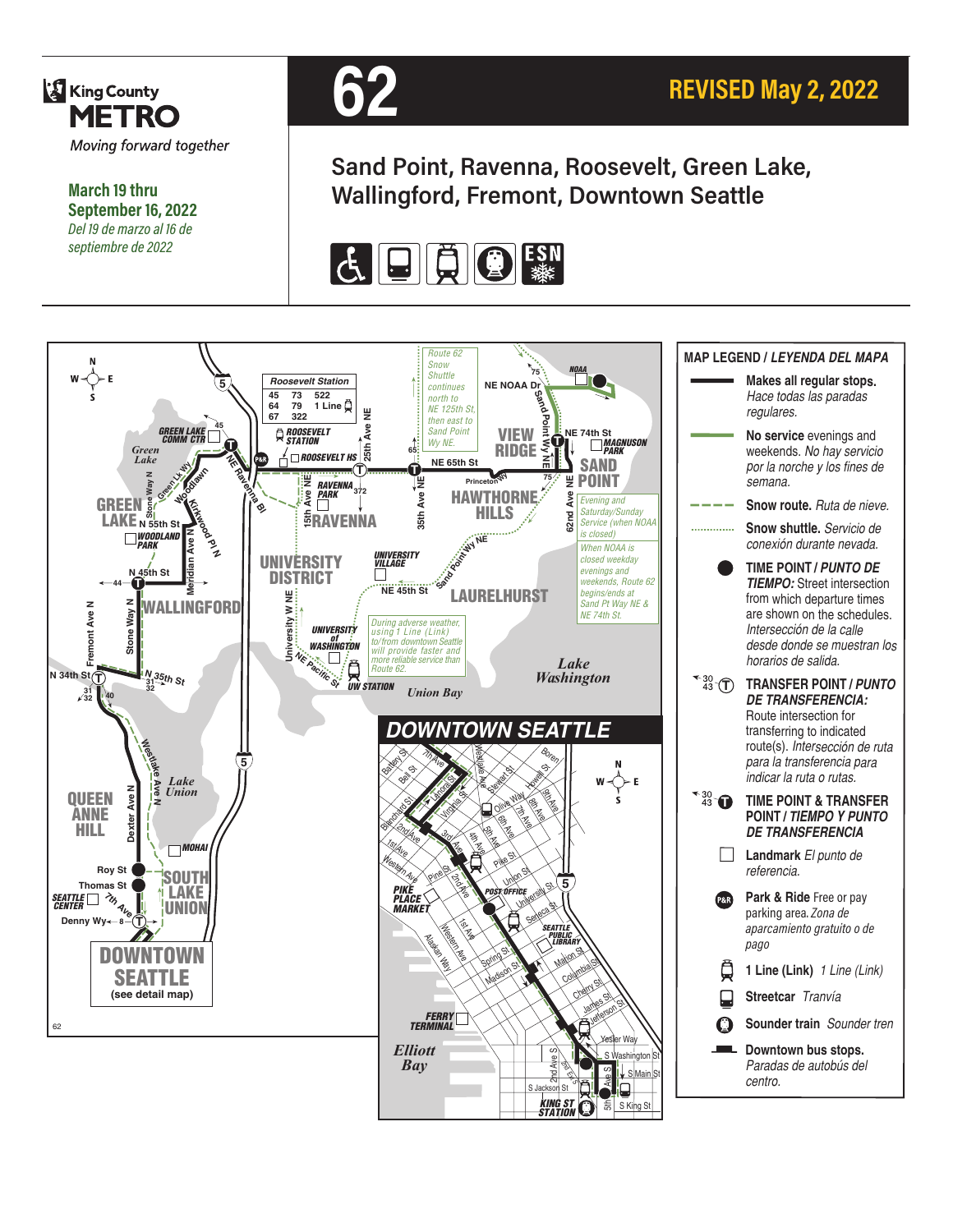### Route 62 Monday thru Friday to Downtown Seattle

*Servicio de lunes a viernes al centro de Seattle*

|                                                                    | <b>Sand Point</b>                                                                | Ravenna                                                    |                                                                     | <b>Green Lake Wallingford</b>                                                                                  | South Lake<br>Union                                              |                                                                                                                                                                                                                                | <b>Downtown Seattle</b>                                                                         |                                                                                                                                                                                                                                                                                  | <b>Sand Point</b>                         | Ravenna                                  |                                                   | Green Lake Wallingford                             | <b>South Lake</b><br><b>Union</b>                                                               |                                                             | <b>Downtown Seattle</b>             |
|--------------------------------------------------------------------|----------------------------------------------------------------------------------|------------------------------------------------------------|---------------------------------------------------------------------|----------------------------------------------------------------------------------------------------------------|------------------------------------------------------------------|--------------------------------------------------------------------------------------------------------------------------------------------------------------------------------------------------------------------------------|-------------------------------------------------------------------------------------------------|----------------------------------------------------------------------------------------------------------------------------------------------------------------------------------------------------------------------------------------------------------------------------------|-------------------------------------------|------------------------------------------|---------------------------------------------------|----------------------------------------------------|-------------------------------------------------------------------------------------------------|-------------------------------------------------------------|-------------------------------------|
| <b>NOAA</b><br><b>Building 3</b>                                   | <b>Sand Point</b><br>Way NE &<br>NE 74th St                                      | &<br>NE 65th St                                            | Blvd &<br>Woodlawn<br>Ave NE                                        | &<br>N 45th St                                                                                                 | 35th Ave NE   NE Ravenna Stone Way N Dexter Ave N<br>& Thomas St | 3rd Ave<br>&<br><b>Union St</b>                                                                                                                                                                                                | S<br>Washington<br>St & 4th<br>Ave S                                                            | <b>NOAA</b><br><b>Building 3</b>                                                                                                                                                                                                                                                 | Sand Point<br>Way NE &<br>NE 74th St      | &<br>NE 65th St                          | Blvd &<br>Woodlawn<br>Ave NE                      | &<br>N 45th St                                     | 35th Ave NE   NE Ravenna Stone Way N Dexter Ave N<br> & Thomas St                               | 3rd Ave<br>&<br>Union St                                    | S<br>Washingto<br>St & 4th<br>Ave S |
| Stop #10658                                                        | Stop #9900                                                                       | Stop #37940                                                | Stop #16520                                                         | Stop #7350                                                                                                     | Stop #18390                                                      | Stop #450                                                                                                                                                                                                                      | Stop #625                                                                                       | Stop #10658                                                                                                                                                                                                                                                                      | Stop #9900                                | Stop #37940                              | Stop #16520                                       | Stop #7350                                         | Stop #18390                                                                                     | Stop #450                                                   | Stop #625                           |
| $\overline{\phantom{0}}$                                           | 4:45b<br>5:15b<br>5:45b<br>6:00b<br>6:15b                                        | $4:52$<br>$5:22$<br>$5:52$<br>6:07<br>6:22                 | $4:59$<br>$5:29$<br>$5:59$<br>6:14<br>6:29                          | $\frac{5:09}{5:39}$<br>6:09<br>6:24<br>6:39                                                                    | 5:22<br>5:52<br>6:22<br>6:37<br>6:55                             | $5:31\neq$<br>6:01#<br>6:31#<br>6:46 <sup>‡</sup><br>$7:05+$                                                                                                                                                                   | $5:367$<br>6:06#<br>6:36#<br>$6:51\ddagger$<br>7:10 <sup>‡</sup>                                | $4:12$<br>$4:27$<br>4:42<br>4:57<br>5:12                                                                                                                                                                                                                                         | 4:16<br>4:31<br>4:46<br>5:01<br>5:16      | $4:23$<br>$4:38$<br>4:53<br>5:08<br>5:23 | $4:32$<br>$4:47$<br>$5:02$<br>$5:17$<br>5:32      | $4:43$<br>$4:58$<br>5:13<br>5:28<br>5:43           | $\frac{5:03}{5:18}$<br>5:33<br>5:48<br>6:03                                                     | $5:12$ ‡<br>5:27 ‡<br>$5:42$<br>$5:57$<br>6:12 <sup>‡</sup> |                                     |
| 6:52<br>7:00                                                       | 6:30b<br>6:38b<br>6:46b<br>6:55<br>7:03                                          | 6:37<br>$6:45$<br>$6:54$<br>7:02<br>7:10                   | 6:44<br>$6:52$<br>$7:02$<br>7:10                                    | 6:54<br>7:04<br>7:14<br>7:22<br>7:30                                                                           | 7:10<br>$7:20$<br>$7:31$<br>7:39<br>7:48                         | 7:20 <sup>‡</sup><br>$7:30+7:41+7:49+$                                                                                                                                                                                         | 7:27<br>$7:37‡$<br>7:48‡<br>7:56#<br>8:05 <sup>‡</sup>                                          | $5:27$<br>$5:42$<br>5:57<br>6:12                                                                                                                                                                                                                                                 | 5:31<br>5:46<br>6:01<br>6:16<br>6:30b     | 5:38<br>5:53<br>6:08<br>6:23<br>6:38     | $5:47$<br>$6:02$<br>$6:16$<br>$6:31$<br>$6:46$    | $5:58$<br>$6:13$<br>6:27<br>6:42                   | $6:18$<br>$6:33$<br>6:45<br>7:00<br>7:15                                                        | $6:27#$<br>$6:42#$<br>6:54‡<br>$7:09*$<br>7:24 <sup>‡</sup> |                                     |
| 7:08<br>7:16<br>$7:24$<br>$7:32$<br>7:40                           | 7:11<br>7:19<br>$7:27$<br>$7:35$<br>$7:43$                                       | 7:18<br>7:26<br>$7:34$<br>$7:42$<br>7:50                   | $7:18$<br>$7:26$<br>$7:34$<br>$7:43$<br>$7:51$<br>$7:59$            | 7:38<br>7:46<br>$7:55$<br>8:03<br>8:11                                                                         | 7:56<br>8:07<br>8:16<br>$8:24$<br>$8:32$                         | $7:58$<br>8:06‡<br>8:17‡<br>$8:26$<br>8:34‡<br>8:42‡                                                                                                                                                                           | 8:13 <sup>‡</sup><br>8:24 <sup>‡</sup><br>8:33 <sup>‡</sup><br>8:41<br>8:49‡                    | $\overline{\phantom{0}}$<br>—<br>-<br>—                                                                                                                                                                                                                                          | 6:45b<br>7:00b<br>7:15b<br>7:30b<br>7:45b | 6:53<br>7:08<br>7:23<br>$7:37$<br>$7:52$ | 7:01<br>7:16<br>7:30<br>$7:44$<br>$7:59$          | $6:57$<br>$7:12$<br>7:27<br>7:40<br>$7:54$<br>8:09 | 7:29<br>7:43<br>7:56<br>8:09                                                                    | 7:38‡<br>7:52#<br>8:05#<br>$8:18‡$<br>8:32‡                 |                                     |
| 7:48<br>7:58<br>8:04<br>8:12                                       | 7:51<br>8:01<br>8:07<br>8:15                                                     | 7:59<br>8:09<br>8:15<br>8:23                               | 8:08<br>8:18<br>$8:24$<br>$8:32$                                    | 8:20<br>8:30<br>8:36<br>8:44                                                                                   | 8:41<br>8:49<br>8:55<br>9:03                                     | 8:51<br>$8:59*$<br>$9:05$ ‡<br>$9:13+$                                                                                                                                                                                         | 8:58 <sup>‡</sup><br>9:06#<br>$9:12$ ‡<br>9:19 <sup>‡</sup>                                     | $\overline{\phantom{0}}$<br>$\overline{\phantom{0}}$<br>$\equiv$<br>-                                                                                                                                                                                                            | 8:00b<br>8:15b<br>8:30b<br>8:45b<br>9:00b | 8:07<br>8:22<br>8:37<br>8:52<br>9:07     | 8:14<br>8:29<br>$8:44$<br>$8:59$<br>9:14          | 8:24<br>8:39<br>$8:54$<br>9:09<br>9:24             | $8:23$<br>$8:38$<br>8:53<br>9:08<br>9:23<br>9:38                                                | $8:46+$<br>9:01‡<br>9:16 <sup>‡</sup><br>$9:31 \;$<br>9:46‡ |                                     |
| 8:20<br>8:28<br>8:37<br>8:47<br>8:57<br>9:07                       | 8:23<br>8:31<br>8:41<br>8:51<br>9:01<br>9:11                                     | 8:30<br>8:38<br>8:48<br>8:58<br>9:08<br>9:18               | 8:39<br>8:47<br>8:57<br>9:07<br>$\frac{9:17}{9:26}$                 | 8:51<br>8:59<br>9:09<br>9:19<br>9:29<br>9:38                                                                   | 9:10<br>9:18<br>9:28<br>9:38<br>9:47<br>9:56                     | $9:20+$<br>$9:28$ #<br>$9:38$ #<br>$9:48$ #                                                                                                                                                                                    | 9:26<br>9:34 <sup>‡</sup><br>9:44<br>9:54 <sup>‡</sup><br>10:03‡<br>10:12‡                      | -<br>$\overline{\phantom{0}}$<br>$\overline{a}$<br>$\equiv$                                                                                                                                                                                                                      | $9:30b$<br>10:00b<br>10:30b<br>11:00b     | 9:37<br>10:07<br>10:37<br>11:07<br>11:37 | $9:44$<br>10:14<br>10:44<br>11:13                 | $9:54$<br>10:23<br>10:53<br>11:22<br>11:52         | $10:06$<br>$10:35$<br>11:05<br>11:34                                                            | 10:14#<br>10:43‡<br>11:13‡<br>11:42‡                        |                                     |
| 9:17<br>9:27<br>9:42<br>9:57                                       | $9:21$<br>$9:31$<br>9:46<br>$\frac{10:01}{10:16}$                                | 9:28<br>9:38<br>9:53<br>10:08                              | $9:36$<br>$9:46$<br>10:01<br>$\frac{10:16}{10:31}$                  | 9:48<br>9:58<br>10:13<br>$10:28$<br>$10:43$                                                                    | $\frac{10:06}{10:15}$<br>10:30                                   | $9:57$<br>$10:06$<br>$10:15$<br>$10:24$<br>$10:39$<br>$10:54$<br>$11:08$<br>$11:08$                                                                                                                                            | 10:21‡<br>10:30‡<br>$10:45$<br>$11:00$<br>$11:14$                                               | —<br>$\overline{a}$<br><b>Bold PM time</b><br>b                                                                                                                                                                                                                                  | $11:30b$<br>$12:00b$<br>12:30b            | $12:07$<br>$12:37$                       | $\overline{11:43}$<br>$\overline{12:13}$<br>12:43 | $\frac{12:21}{12:51}$                              | $\frac{12:04}{12:33}$<br>1:03<br>Serves northbound Sand Point Way NE & NE 74th St at this time. | $12:12$ ‡<br>12:41 ‡<br>1:111                               |                                     |
| 10:12<br>10:27<br>10:42<br>10:57<br>11:12                          | 10:31<br>10:46<br>11:01<br>$\frac{11:16}{11:31}$                                 | 10:23<br>10:38<br>10:53<br>11:08<br>11:23                  | $10:46$<br>$11:01$<br>$11:16$<br>$11:31$<br>$11:46$<br><b>12:01</b> | 10:58<br>$\frac{11:13}{11:28}$                                                                                 | $10:45$<br>$10:59$<br>$11:14$<br>$11:29$<br>11:44<br>11:59       | $11:23+11:38+11:53+12:08+12:23+12:38+12:53+12:53+12:53+12:53+12:53+12:53+12:53+12:53+12:53+12:53+12:53+12:53+12:53+12:53+12:53+12:53+12:53+12:53+12:53+12:53+12:53+12:53+12:53+12:53+12:53+12:53+12:53+12:53+12:53+12:53+12:5$ | $11:29$<br>$11:44$<br>$11:59$<br>12:14‡                                                         | ŧ                                                                                                                                                                                                                                                                                | Estimated time.                           |                                          |                                                   |                                                    |                                                                                                 |                                                             |                                     |
| 11:27<br>11:42<br>$\frac{11:57}{12:12}$<br>12:27<br>12:42<br>12:57 | $\begin{array}{c} 11:46 \\ 12:01 \\ 12:16 \\ 12:31 \end{array}$<br>12:46<br>1:01 | 11:38<br>11:53<br>12:08<br>12:23<br>12:38<br>12:53<br>1:08 | $12:16$<br>$12:31$<br>12:46<br>1:01<br>1:16                         | $\frac{11:43}{11:58}$<br>$\frac{12:13}{12:13}$<br>12:28<br>12:43<br>12:58<br>12:58<br>1:13<br>$1:28$<br>$1:43$ | 12:14<br>12:29<br>12:44<br>12:59<br>1:14<br>1:29<br>1:44         | 12:53‡<br>1:08 <sup>‡</sup><br>$1:23+$<br>1:38‡<br>$1:53†$<br>2:08‡                                                                                                                                                            | $12:29+$<br>12:44‡<br>12:59‡<br>1:14<br>1:29‡<br>1:44‡<br>1:59 <sup>‡</sup>                     | <b>Snow/Emergency Service</b><br>Servicio de emergencia/nieve<br>During most snow conditions, this bus will follow th<br>on the map. If Metro declares an emergency, it will on                                                                                                  |                                           |                                          |                                                   |                                                    |                                                                                                 |                                                             |                                     |
| 1:12<br>1:27<br>1:42<br>1:57<br>2:12                               | 1:16<br>1:31<br>1:46<br>2:01<br>2:16                                             | 1:23<br>1:38<br>1:53<br>2:08<br>2:23                       | 1:31<br>1:46<br>2:01<br>2:16<br>2:31                                | 1:58<br>$2:13$<br>$2:28$<br>2:43                                                                               | 1:59<br>2:14<br>2:29<br>2:45<br>3:00                             | $2:23+$<br>2:38‡<br>2:54‡<br>3:09 <sup>‡</sup>                                                                                                                                                                                 | 2:141<br>2:29‡<br>2:44‡<br>3:00 <sup>‡</sup><br>$3:15+$                                         | Network plan. When Metro declares an emergency,<br>Visit kingcounty.gov/metro/snow to register for Trai                                                                                                                                                                          |                                           |                                          |                                                   |                                                    |                                                                                                 |                                                             |                                     |
| 2:27<br>2:42<br>2:57<br>3:12<br>3:27<br>3:42<br>3:57               | 2:31<br>2:46<br>3:01<br>3:16<br>3:31<br>3:46<br>4:01                             | 2:38<br>2:53<br>3:08<br>3:23<br>3:38<br>3:53<br>4:08       | 2:46<br>3:01<br>3:18<br>$3:33$<br>$3:47$<br>$4:02$<br>$4:17$        | 2:59<br>3:14<br>3:31<br>3:44<br>3:58<br>4:13<br>4:28                                                           | 3:16<br>3:31<br>3:51<br>4:04<br>4:18<br>4:33<br>4:48             | $3:25+$<br>3:40‡<br>4:00‡<br>4:13‡<br>4:27 <sup>‡</sup><br>4:42‡<br>4:57‡                                                                                                                                                      | 3:31 <sup>‡</sup><br>3:46 <sup>‡</sup><br>4:06‡<br>4:19‡<br>4:35‡<br>4:50‡<br>5:05 <sup>‡</sup> | En la mayoría de las condiciones de nieve, este autor<br>caso de nieve como se indica en el mapa. Si Metro d<br>de acuerdo con un plan de Red de emergencia en<br>declara una emergencia, se cancela Ruta 62 servicio<br>cancela. Para un posible servicio alternativo, po. Visi |                                           |                                          |                                                   |                                                    |                                                                                                 |                                                             |                                     |

### **Holiday Information** *Información sobre días festivos*

This route will operate its Sunday schedule on the following holidays. *Esta ruta operará según su horario de domingo en los siguientes días festivos.*

Memorial Day May 30 *Día de los Caídos 30 de mayo* Independence Day July 4 *Día de la independencia 4 de julio* Labor Day September 5 *Día del Trabajo 5 de septiembre*

### rvice *Servicio de emergencia/nieve*

S Washington St & 4th Ave S

ions, this bus will follow the special snow routing shown res an emergency, it will operate on an **Emergency Snow** ro declares an emergency, Route 62 Snow Shuttle is canceled. vo/snow to register for Transit Alerts and to learn more.

*En la mayoría de las condiciones de nieve, este autobús seguirá la ruta especial en caso de nieve como se indica en el mapa. Si Metro declara una emergencia, operará de acuerdo con un plan de Red de emergencia en caso de nieve. Cuando Metro declara una emergencia, se cancela Ruta 62 servicio de conexión durante nevada se cancela. Para un posible servicio alternativo, po. Visite kingcounty.gov/metro/snow para registrarse y recibir las alertas de transporte público y obtener más información.*

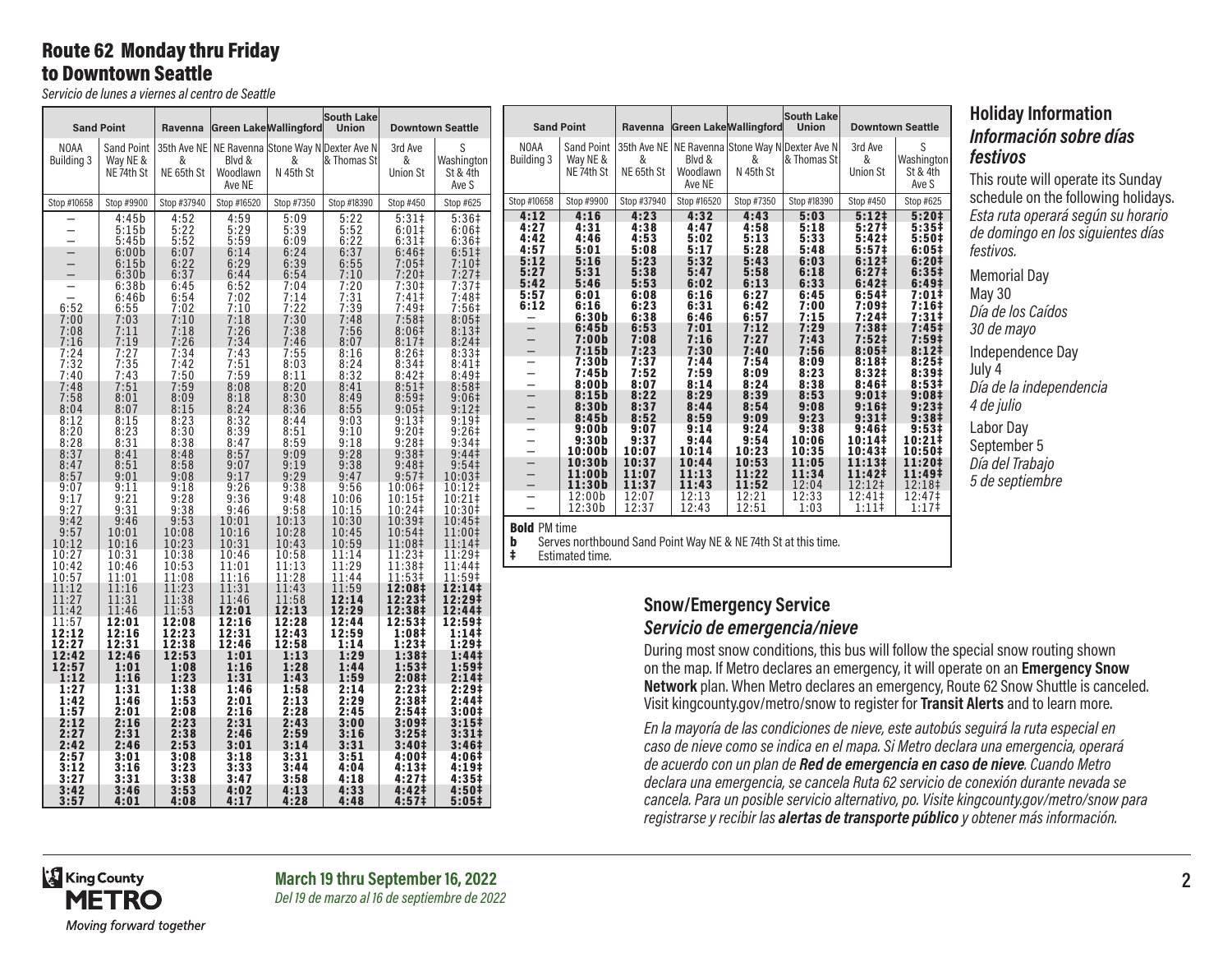### Route 62 Monday thru Friday to Sand Point

*Servicio de lunes a viernes a Sand Point*

| <b>Downtown Seattle</b>              |                                      | <b>South Lake</b><br><b>Union</b>        | WallingfordGreen Lake Ravenna        |                                          |                                                           |                                              | <b>Sand Point</b>                               |
|--------------------------------------|--------------------------------------|------------------------------------------|--------------------------------------|------------------------------------------|-----------------------------------------------------------|----------------------------------------------|-------------------------------------------------|
| S Jackson St<br>& 5th Ave S          | 3rd Ave<br>&<br><b>Union St</b>      | Dexter Ave N<br>& Roy St                 | N 45th St<br>&<br>Stone Way N        | Blvd &<br>Woodlawn<br>Ave NE             | NE Ravenna 35th Ave NE<br>&<br>NE 65th St                 | Sand Point<br>Way NE &<br>NE 74th St         | NOAA<br>Building 1                              |
| Stop #1530                           | Stop #570                            | Stop #18465                              | Stop #29231                          | Stop #16390                              | Stop #37460                                               | Stop #10640                                  | Stop #10653                                     |
| 5:34<br>6:03<br>6:18<br>6:33<br>6:48 | 5:40<br>6:10<br>6:25<br>6:40<br>6:55 | 5:48<br>$6:19$<br>$6:35$<br>6:50<br>7:05 | 5:59<br>6:30<br>6:47<br>7:02<br>7:17 | 6:06<br>$6:39$<br>$6:56$<br>7:11<br>7:26 | 6:14<br>$6:47‡$<br>7:05‡<br>$7:20$ ‡<br>7:35 <sup>‡</sup> | $6:20+$<br>$6:53‡$<br>7:11‡<br>7:26‡<br>7:41 | $7:00b\ddagger$<br>7:18b‡<br>$7:33b+$<br>7:48b‡ |
| 7:03                                 | 7:10                                 | 7:20                                     | 7:33                                 | 7:42                                     | 7:52 <sup>‡</sup>                                         | 7:58 <sup>‡</sup>                            | $8:05b\ddagger$                                 |
| 7:18                                 | 7:25                                 | 7:35                                     | 7:48                                 | 7:58                                     | 8:08‡                                                     | 8:14‡                                        | 8:21b‡                                          |
| 7:33                                 | 7:40                                 | 7:51                                     | 8:04                                 | 8:14                                     | 8:24                                                      | 8:30#                                        | 8:37b#                                          |
| 7:48                                 | 7:55                                 | 8:06                                     | 8:19                                 | 8:29                                     | 8:39#                                                     | 8:45 <sup>‡</sup>                            | 8:52b#                                          |
| 8:03                                 | 8:10                                 | 8:21                                     | 8:34                                 | 8:44                                     | 8:53‡                                                     | 8:59‡                                        | 9:06b‡                                          |
| 8:18                                 | 8:25                                 | 8:36                                     | 8:48                                 | 8:58                                     | 9:07 <sup>‡</sup>                                         | 9:14                                         | $9:21b\ddagger$                                 |
| 8:33                                 | 8:40                                 | 8:51                                     | 9:03                                 | 9:13                                     | $9:22 \ddagger$                                           | 9:29 <sup>‡</sup>                            | 9:36b#                                          |
| 8:48                                 | 8:55                                 | 9:06                                     | 9:18                                 | 9:28                                     | 9:37‡                                                     | 9:44‡                                        | 9:51b‡                                          |
| 9:03                                 | 9:10                                 | 9:20                                     | 9:32                                 | 9:42                                     | $9:51$ ‡                                                  | 9:58 <sup>‡</sup>                            | 10:05b‡                                         |
| 9:18                                 | 9:25                                 | 9:35                                     | 9:47                                 | 9:57                                     | 10:06‡                                                    | 10:13‡                                       | 10:20b‡                                         |
| 9:33                                 | 9:40                                 | 9:50                                     | 10:02                                | 10:12                                    | 10:21‡                                                    | 10:28‡                                       | 10:35b‡                                         |
| 9:48                                 | 9:55                                 | 10:05                                    | 10:17                                | 10:27                                    | 10:36‡                                                    | 10:43‡                                       | 10:50b‡                                         |
| 10:03                                | 10:10                                | 10:20                                    | 10:32                                | 10:42                                    | 10:51‡                                                    | 10:58‡                                       | 11:05b‡                                         |
| 10:18                                | 10:25                                | 10:35                                    | 10:47                                | 10:57                                    | 11:06‡                                                    | 11:13‡                                       | 11:20b‡                                         |
| 10:33                                | 10:40                                | 10:50                                    | 11:02                                | 11:12                                    | 11:21‡                                                    | 11:28‡                                       | 11:35b‡                                         |
| 10:48                                | 10:55                                | 11:05                                    | 11:17                                | 11:27                                    | 11:36‡                                                    | 11:43‡                                       | 11:50b‡                                         |
| 11:03                                | 11:10                                | 11:20                                    | 11:32                                | 11:42                                    | 11:51‡                                                    | 11:58‡                                       | 12:05b‡                                         |
| 11:18                                | 11:25                                | 11:35                                    | 11:47                                | 11:57                                    | 12:06‡                                                    | 12:13‡                                       | 12:20b‡                                         |
| 11:33                                | 11:40                                | 11:50                                    | 12:02                                | 12:12                                    | 12:21‡                                                    | 12:28‡                                       | 12:35b‡                                         |
| 11:48                                | 11:55                                | 12:05                                    | 12:17                                | 12:27                                    | 12:37‡                                                    | 12:44‡                                       | 12:51b‡                                         |
| 12:03                                | 12:10                                | 12:20                                    | 12:32                                | 12:42                                    | 12:52‡                                                    | 12:59‡                                       | 1:06b‡                                          |
| 12:18                                | 12:25                                | 12:35                                    | 12:47                                | 12:57                                    | 1:07 <sup>‡</sup>                                         | $1:14+$                                      | $1:21b\ddagger$                                 |
| 12:33                                | 12:40                                | 12:50                                    | 1:02                                 | 1:12                                     | 1:22‡                                                     | 1:29‡                                        | 1:36b‡                                          |
| 12:48                                | 12:55                                | 1:05                                     | 1:17                                 | 1:27                                     | 1:37 <sup>‡</sup>                                         | 1:44‡                                        | 1:51b‡                                          |
| 1:03                                 | 1:10                                 | 1:20                                     | 1:33                                 | 1:43                                     | 1:53#                                                     | 2:00‡                                        | 2:07b‡                                          |
| 1:18                                 | 1:25                                 | 1:35                                     | 1:48                                 | 1:58                                     | 2:08‡                                                     | 2:15‡                                        | 2:22b‡                                          |
| 1:33                                 | 1:40                                 | 1:50                                     | 2:03                                 | 2:13                                     | 2:23‡                                                     | 2:30‡                                        | 2:37b‡                                          |
| 1:48                                 | 1:55                                 | 2:05                                     | 2:18                                 | 2:28                                     | 2:38‡                                                     | 2:45 <sup>‡</sup>                            | 2:52b‡                                          |
| 2:03                                 | 2:10                                 | 2:21                                     | 2:34                                 | 2:44                                     | 2:54‡                                                     | 3:01‡                                        | 3:08b‡                                          |
| 2:18                                 | 2:25                                 | 2:36                                     | 2:49                                 | 2:59                                     | 3:10‡                                                     | 3:17‡                                        | 3:24b‡                                          |
| 2:33                                 | 2:40                                 | 2:51                                     | 3:04                                 | 3:14                                     | $3:25+$                                                   | 3:32 <sup>†</sup>                            | $3:40b\ddagger$                                 |
| 2:47                                 | 2:55                                 | 3:06                                     | 3:19                                 | 3:29                                     | 3:40‡                                                     | 3:47‡                                        | 3:55b‡                                          |
| 2:55                                 | 3:03                                 | 3:14                                     | 3:27                                 | 3:38                                     | 3:49‡                                                     | 3:56‡                                        | 4:04b‡                                          |
| 3:02                                 | 3:10                                 | 3:21                                     | 3:35                                 | 3:46                                     | 3:57 <sup>‡</sup>                                         | 4:04‡                                        | $4:12b+$                                        |
| 3:17                                 | 3:25                                 | 3:36                                     | 3:50                                 | 4:01                                     | 4:12‡                                                     | 4:19‡                                        | 4:27b‡                                          |
| 3:32                                 | 3:40                                 | 3:51                                     | 4:06                                 | 4:17                                     | 4:28‡                                                     | 4:35‡                                        | 4:43b#                                          |
| 3:47                                 | 3:55                                 | 4:06                                     | 4:21                                 | 4:32                                     | 4:43 <sup>‡</sup>                                         | 4:50‡                                        | $4:58b\ddagger$                                 |
| 4:02                                 | 4:10                                 | 4:22                                     | 4:37                                 | 4:48                                     | 4:59‡                                                     | 5:06‡                                        | 5:14b‡                                          |
| 4:12                                 | 4:20                                 | 4:32                                     | 4:47                                 | 4:58                                     | 5:09‡                                                     | 5:16‡                                        | 5:24b‡                                          |
| 4:22                                 | 4:30                                 | 4:42                                     | 4:57                                 | 5:08                                     | 5:19‡                                                     | 5:26‡                                        | 5:34b#                                          |
| 4:32                                 | 4:40                                 | 4:52                                     | 5:08                                 | 5:19                                     | 5:30‡                                                     | 5:37‡                                        | 5:45b‡                                          |
| 4:42                                 | 4:50                                 | 5:02                                     | 5:18                                 | 5:29                                     | 5:40‡                                                     | 5:47‡                                        | 5:55b#                                          |
| 4:52                                 | 5:00                                 | 5:13                                     | 5:29                                 | 5:40                                     | 5:50 <sup>‡</sup>                                         | 5:58 <sup>‡</sup>                            |                                                 |
| 5:02                                 | 5:10                                 | 5:23                                     | 5:39                                 | 5:50                                     | 6:00‡                                                     | 6:08‡                                        |                                                 |
| 5:12<br>5:22<br>5:32                 | 5:20<br>5:30<br>5:40                 | 5:33<br>5:43<br>5:53                     | 5:49<br>5:59<br>6:09                 | 6:00<br>6:10<br>6:20                     | 6:10‡<br>6:20‡<br>6:30‡                                   | 6:18‡<br>6:27‡<br>6:37‡                      | -<br>$\overline{\phantom{0}}$                   |
| 5:42                                 | 5:50                                 | 6:03                                     | 6:19                                 | 6:30                                     | 6:40‡                                                     | 6:47‡                                        | $\equiv$                                        |
| 5:52                                 | 6:00                                 | 6:13                                     | 6:28                                 | 6:39                                     | 6:49‡                                                     | 6:56‡                                        |                                                 |

| <b>Downtown Seattle</b>     |                                 | South Lake<br><b>Union</b> | <b>WallingfordGreen Lake</b>  |                              | Ravenna                                   |                                      | <b>Sand Point</b>                |
|-----------------------------|---------------------------------|----------------------------|-------------------------------|------------------------------|-------------------------------------------|--------------------------------------|----------------------------------|
| S Jackson St<br>& 5th Ave S | 3rd Ave<br>&<br><b>Union St</b> | Dexter Ave N<br>& Roy St   | N 45th St<br>&<br>Stone Way N | Blvd &<br>Woodlawn<br>Ave NE | NE Ravenna 35th Ave NE<br>&<br>NE 65th St | Sand Point<br>Way NE &<br>NE 74th St | <b>NOAA</b><br><b>Building 1</b> |
| Stop #1530                  | Stop #570                       | Stop #18465                | Stop #29231                   | Stop #16390                  | Stop #37460                               | Stop #10640                          | Stop #10653                      |
| 6:02                        | 6:10                            | 6:22                       | 6:37                          | 6:48                         | 6:58 <sup>‡</sup>                         | 7:05#                                | —                                |
| 6:13                        | 6:20                            | 6:32                       | 6:47                          | 6:58                         | 7:08 <sup>‡</sup>                         | $7:15+$                              |                                  |
| 6:23                        | 6:30                            | 6:42                       | 6:57                          | 7:08                         | 7:17                                      | 7:24                                 |                                  |
| 6:33                        | 6:40                            | 6:52                       | 7:07                          | 7:18                         | 7:27 <sup>‡</sup>                         | 7:34 <sup>‡</sup>                    | —                                |
| 6:43                        | 6:50                            | 7:02                       | 7:17                          | 7:28                         | 7:37‡                                     | 7:43 <sup>‡</sup>                    |                                  |
| 6:53                        | 7:00                            | 7:12                       | 7:27                          | 7:38                         | 7:47 <sup>‡</sup>                         | 7:53 <sup>‡</sup>                    |                                  |
| 7:08                        | 7:15                            | 7:27                       | 7:42                          | 7:52                         | 8:01#                                     | 8:07 <sup>‡</sup>                    |                                  |
| 7:23                        | 7:30                            | 7:41                       | 7:55                          | 8:05                         | 8:14#                                     | 8:20#                                |                                  |
| 7:38                        | 7:45                            | 7:56                       | 8:10                          | 8:20                         | 8:29#                                     | 8:35#                                |                                  |
| 7:53                        | 8:00                            | 8:11                       | 8:24                          | 8:33                         | 8:42 <sup>‡</sup>                         | 8:48 <sup>‡</sup>                    |                                  |
| 8:08                        | 8:15                            | 8:25                       | 8:38                          | 8:47                         | 8:55 <sup>‡</sup>                         | 9:01#                                |                                  |
| 8:23                        | 8:30                            | 8:40                       | 8:53                          | 9:02                         | 9:10 <sup>‡</sup>                         | 9:16 <sup>‡</sup>                    | —                                |
| 8:38                        | 8:45                            | 8:54                       | 9:06                          | 9:15                         | 9:231                                     | 9:291                                |                                  |
| 8:53                        | 9:00                            | 9:09                       | 9:21                          | 9:30                         | 9:38 <sup>‡</sup>                         | 9:44 <sup>‡</sup>                    |                                  |
| 9:08                        | 9:15                            | 9:24                       | 9:36                          | 9:45                         | 9:53#                                     | $9:59^{\ddagger}$                    |                                  |
| 9:23                        | 9:30                            | 9:39                       | 9:51                          | 10:00                        | 10:08‡                                    | 10:14                                |                                  |
| 9:53                        | 10:00                           | 10:09                      | 10:19                         | 10:28                        | 10:36‡                                    | 10:42‡                               |                                  |
| 10:23                       | 10:30                           | 10:39                      | 10:49                         | 10:57                        | 11:05‡                                    | $11:11*$                             |                                  |
| 10:53                       | 11:00                           | 11:09                      | 11:18                         | 11:26                        | 11:34‡                                    | 11:40‡                               |                                  |
| 11:23                       | 11:30                           | 11:39                      | 11:48                         | 11:56                        | 12:04‡                                    | $12:10+$                             |                                  |
| 11:53                       | 12:00                           | 12:09                      | 12:18                         | 12:26                        | 12:34‡                                    | 12:40‡                               |                                  |
| 12:23                       | 12:30                           | 12:38                      | 12:47                         | 12:55                        | $1:03+$                                   | 1:09 <sup>‡</sup>                    |                                  |
| 12:53                       | 1:00                            | 1:08                       | 1:17                          | 1:25                         | $1:33+$                                   | 1:39 <sup>†</sup>                    |                                  |
| 1:23                        | 1:30                            | 1:38                       | 1:47                          | 1:55                         | 2:03 <sup>‡</sup>                         | 2:09 <sup>‡</sup>                    |                                  |

# **Bold** PM time<br>**b** Only pase

b Only passengers with official business at NOAA are permitted to ride onto the NOAA campus. A security guard at the gate will board and check passenger IDs. Anyone without proper ID will be asked to disembark at the gate.

‡ Estimated time.



**This trip is cancelled.** To address ongoing operational and vehicle maintenance capacity limitations, some trips have been temporarily cancelled.

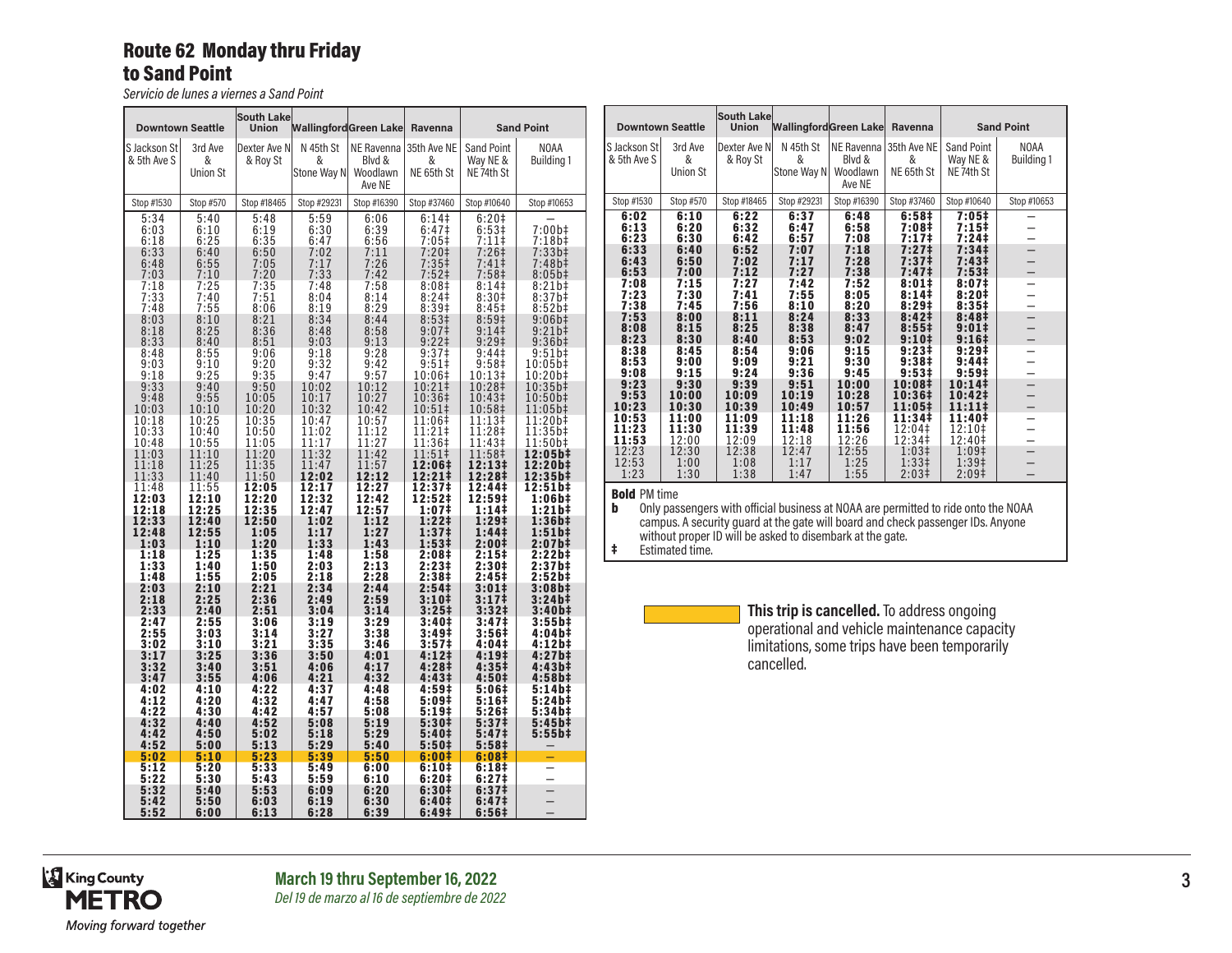## Route 62 Saturday to Downtown Seattle

*Servicio de al sábado al centro de Seattle*

| Sand Point<br>Ravenna     |                               |              | <b>Green Lake Wallingford</b>                     | <b>South Lake</b><br><b>Union</b> | <b>Downtown Seattle</b>    |                   |  |
|---------------------------|-------------------------------|--------------|---------------------------------------------------|-----------------------------------|----------------------------|-------------------|--|
| Sand Point                |                               |              | 35th Ave NE   NE Ravenna Stone Way N Dexter Ave N |                                   | 3rd Ave                    | S                 |  |
| Way NE &                  | &                             | Blvd &       | &                                                 | & Thomas St                       | &                          | Washington        |  |
| NE 74th St                | NE 65th St                    | Woodlawn     | N 45th St                                         |                                   | <b>Union St</b>            | St & 4th          |  |
|                           |                               | Ave NE       |                                                   |                                   |                            | Ave S             |  |
| Stop #10640               | Stop #37940                   | Stop #16520  | Stop #7350                                        | Stop #18390                       | Stop #450                  | Stop #625         |  |
| 5:46                      | 5:52                          | 5:58         | 6:07                                              | 6:20                              | 6:28‡                      | 6:33#             |  |
| 6:16                      | 6:22                          | 6:29         | 6:39                                              | $6:52$<br>$7:24$                  | 7:00‡                      | 7:05‡             |  |
| 6:46                      | 6:52                          | 6:59         | 7:09                                              | 7:39                              | 7:32 <sup>‡</sup>          | 7:37 <sup>‡</sup> |  |
| 7:01                      | 7:07                          | 7:14         | 7:24                                              |                                   | 7:48‡                      | 7:53‡             |  |
| 7:16                      | 7:22                          | 7:29         | 7:39                                              | 7:54                              | 8:03‡                      | 8:08              |  |
| 7:30                      | 7:37                          | 7:44         | 7:55                                              | 8:10                              | 8:19‡                      | 8:24              |  |
| 7:45                      | 7:52                          | 7:59         | 8:10<br>8:25                                      | 8:25<br>8:40                      | 8:34‡<br>8:49 <sup>‡</sup> | 8:39 <sup>‡</sup> |  |
| 8:00<br>8:15              | 8:07<br>8:22                  | 8:14<br>8:29 | 8:40                                              | 8:55                              | $9:04 \ddagger$            | 8:54<br>9:09‡     |  |
| 8:30                      | 8:37                          | 8:44         | 8:55                                              | 9:10                              | $9:19+$                    | 9:24              |  |
| 8:45                      | 8:52                          | 8:59         | 9:10                                              | 9:26                              | 9:35‡                      | 9:40 <sup>‡</sup> |  |
| 9:00                      | 9:07                          | 9:15         | 9:26                                              | 9:42                              | 9:51‡                      | 9:56‡             |  |
| 9:15                      | 9:22                          | 9:30         | 9:41                                              | 9:57                              | 10:06‡                     | 10:11‡            |  |
| 9:30                      | 9:37                          | 9:45         | 9:56                                              | 10:12                             | 10:21‡                     | 10:26‡            |  |
| 9:45                      | 9:52                          | 10:00        | 10:11                                             | 10:28                             | 10:37‡                     | 10:42‡            |  |
| 10:00                     | 10:07                         | 10:15        | 10:27                                             | 10:44                             | 10:53‡                     | 10:58‡            |  |
| 10:15                     | 10:22                         | 10:31        | 10:43                                             | 11:00                             | 11:10‡                     | 11:15‡            |  |
| 10:31                     | 10:38                         | 10:47        | 10:59                                             | 11:16                             | 11:26‡                     | 11:31‡            |  |
| 10:46                     | 10:53                         | 11:02        | 11:14                                             | 11:32                             | 11:42‡                     | 11:47‡            |  |
| 11:01                     | 11:08                         | 11:17        | 11:29                                             | 11:47                             | 11:57‡                     | 12:02‡            |  |
| 11:16                     | 11:23                         | 11:32        | 11:44                                             | 12:02                             | 12:12‡                     | 12:17‡            |  |
| 11:31                     | 11:38                         | 11:47        | 11:59                                             | 12:17                             | 12:27‡                     | 12:32‡            |  |
| 11:46                     | 11:53                         | 12:02        | 12:14                                             | 12:32                             | 12:42‡                     | 12:47‡            |  |
| 12:01                     | 12:08                         | 12:17        | 12:29                                             | 12:47                             | 12:57‡                     | 1:02‡             |  |
| 12:16                     | 12:23                         | 12:32        | 12:44                                             | 1:02                              | $1:12+$                    | 1:17‡             |  |
| 12:31                     | $\overline{1}\overline{2}:38$ | 12:47        | 12:59                                             | 1:17                              | 1:28‡                      | 1:33‡             |  |
| 12:46                     | 12:53                         | 1:02         | 1:14                                              | 1:32                              | 1:43‡                      | 1:48‡             |  |
| 1:01                      | 1:08                          | 1:17         | 1:29                                              | 1:47                              | 1:58‡                      | 2:03‡             |  |
| 1:15                      | 1:22                          | 1:31         | 1:43                                              | 2:01                              | 2:12‡                      | 2:17 <sup>‡</sup> |  |
| 1:30                      | 1:37                          | 1:46         | 1:58                                              | 2:16                              | 2:27 <sup>‡</sup>          | 2:32‡             |  |
| 1:45                      | 1:52                          | 2:01         | 2:13                                              | 2:31                              | 2:42‡                      | 2:47‡             |  |
| 2:00                      | 2:07                          | 2:16         | 2:28                                              | 2:46                              | 2:57 <sup>‡</sup>          | 3:02‡             |  |
| 2:15                      | 2:22                          | 2:31         | 2:43                                              | 3:01                              | $3:11+$                    | 3:16‡             |  |
| 2:30                      | 2:37                          | 2:46         | 2:58                                              | 3:16                              | 3:26‡                      | 3:31‡             |  |
| 2:45                      | 2:52                          | 3:01         | 3:13                                              | 3:31                              | 3:41‡                      | 3:46‡             |  |
| 3:00                      | 3:07                          | 3:16         | 3:28                                              | 3:46                              | 3:56‡                      | 4:01‡             |  |
| 3:15                      | 3:22                          | 3:31         | 3:43                                              | 4:01                              | 4:11‡                      | 4:16‡             |  |
| 3:30                      | 3:37                          | 3:46         |                                                   | 4:16                              | 4:26‡                      | 4:31‡             |  |
| 3:46                      | 3:53                          | 4:02         | 3:58<br>4:14                                      | 4:32                              | 4:42‡                      | 4:47 <sup>‡</sup> |  |
| 4:01                      | 4:08                          | 4:17         | 4:29                                              | 4:47                              | 4:57‡                      | 5:02‡             |  |
| 4:16                      | 4:23                          | 4:32         | 4:44                                              | 5:02                              | 5:121                      | 5:17‡             |  |
| 4:31                      | 4:38                          | 4:46         | 4:58                                              | 5:16                              | 5:26‡                      | 5:31‡             |  |
| 4:46                      | 4:53                          | 5:01         | 5:13                                              | 5:31                              | 5:41‡                      | 5:46‡             |  |
| 5:01                      | 5:08                          | 5:16         | 5:28                                              | 5:46                              | 5:56‡                      | 6:01‡             |  |
| 5:16                      | 5:23                          | 5:31         | 5:43                                              | 6:01                              | 6:11‡                      | 6:16‡             |  |
| 5:31                      | 5:38                          | 5:46         | 5:58                                              | 6:16                              | 6:25#                      | 6:30‡             |  |
| 5:47                      | 5:54                          | 6:02         | 6:14                                              | 6:31                              | 6:40‡                      | 6:45‡             |  |
| 6:02                      | 6:09                          | 6:17         | 6:28                                              | 6:45                              | 6:54‡                      | 6:59‡             |  |
| 6:16                      | 6:23                          | 6:31         | 6:42                                              | 6:59                              | 7:08‡                      | 7:13‡             |  |
| 6:30                      | 6:37                          | 6:45         | 6:56                                              | 7:13                              | 7:22‡                      | 7:27‡             |  |
| 6:45                      | 6:52                          | 7:00         | 7:11                                              | 7:28                              | 7:37‡                      | 7:42‡             |  |
| 7:00                      | 7:07                          | 7:15         | 7:26                                              | 7:43                              | 7:52‡                      | 7:57‡             |  |
| 7:15                      | 7:22                          | 7:30         | 7:41                                              | 7:58                              | 8:07 <sup>‡</sup>          | 8:12 <sup>‡</sup> |  |
| 7:30                      | 7:37                          | 7:45         | 7:56                                              | 8:12                              | 8:211                      | 8:26#             |  |
| 7:45                      | 7:52                          | 7:59         | 8:10                                              | 8:26                              | 8:35‡                      | 8:40‡             |  |
| 8:00                      | 8:07                          | 8:14         | 8:25                                              | 8:41                              | 8:50#                      | 8:551             |  |
| 8:15                      | 8:22                          | 8:29         | 8:40                                              | 8:56                              | $9:05\ddagger$             | 9:10‡             |  |
| 8:30                      | 8:37                          | 8:44         | 8:55                                              | 9:11                              | 9:20 <sup>†</sup>          | 9:25 <sup>‡</sup> |  |
| 8:45                      | 8:52                          | 8:59         | 9:10                                              | 9:26                              | 9:35‡                      | 9:40‡             |  |
| 9:00                      | 9:07                          | 9:14         | 9:25                                              | 9:41                              | 9:49‡                      | 9:54‡             |  |
| 9:15                      | 9:22                          | 9:29         | 9:40                                              | 9:56                              | 10:04‡                     | 10:09‡            |  |
| 9:30                      | 9:37                          | 9:44         | 9:55                                              | 10:11                             | 10:19‡                     | 10:24‡            |  |
| 9:45                      | 9:52                          | 9:59         | 10:10                                             | 10:26                             | 10:34‡                     | 10:39‡            |  |
| 10:14                     | 10:21                         | 10:27        | 10:38                                             | 10:54                             | 11:02‡                     | 11:07‡            |  |
| 10:44                     | 10:51                         | 10:57        | 11:08                                             | 11:22                             | 11:30‡                     | 11:35‡            |  |
| 11:14                     | 11:21                         | 11:27        | 11:36                                             | 11:50                             | 11:58‡                     | 12:03‡            |  |
| 11:44                     | 11:51                         | 11:57        | 12:06                                             | 12:20                             | 12:28‡                     | 12:33‡            |  |
| 12:16                     | 12:23                         | 12:29        | 12:38                                             | 12:52                             | 1:00‡                      | $1:05+$           |  |
| <b>Bold PM time</b><br>ŧ. | Estimated time.               |              |                                                   |                                   |                            |                   |  |

## Route 62 Saturday to Sand Point

*Servicio de al sábado a Sand Point*

|                             |                        | al sabado a salla Follit   |                         |                              |                         |                         |
|-----------------------------|------------------------|----------------------------|-------------------------|------------------------------|-------------------------|-------------------------|
| <b>Downtown Seattle</b>     |                        | <b>South Lake</b><br>Union |                         | <b>WallingfordGreen Lake</b> | Ravenna                 | <b>Sand Point</b>       |
| S Jackson St                | 3rd Ave                | Dexter Ave N               | N 45th St               | NE Ravenna                   | 35th Ave NE             | <b>Sand Point</b>       |
| & 5th Ave S                 | &                      | & Roy St                   | &                       | Blvd &                       | &                       | Way NE &                |
|                             | <b>Union St</b>        |                            | Stone Way N             | Woodlawn<br>Ave NE           | NE 65th St              | NE 74th St              |
| Stop #1530                  | Stop #570              | Stop #18465                | Stop #29231             | Stop #16390                  | Stop #37460             | Stop #10640             |
| 6:21<br>$\frac{6:51}{7:11}$ | 6:26<br>6:56<br>7:16   | 6:36<br>7:06<br>7:26       | 6:46<br>7:16<br>7:36    | 6:55<br>$7:25$<br>$7:45$     | 7:04‡<br>7:34#<br>7:54‡ | 7:10‡<br>7:40‡<br>8:00‡ |
| 7:26                        | 7:31                   | 7:41                       | 7:51                    | 8:00                         | 8:09‡                   | 8:15‡                   |
| 7:41                        | 7:46                   | 7:56                       | 8:06                    | 8:15                         | 8:24‡                   | 8:30‡                   |
| 7:56                        | 8:01                   | 8:11                       | 8:21                    | 8:30                         | 8:39 <sup>‡</sup>       | 8:45‡                   |
| 8:11                        | 8:16                   | 8:26                       | 8:38                    | 8:47                         | 8:56‡                   | 9:02‡                   |
| 8:26                        | 8:31                   | 8:41                       | 8:53                    | 9:02                         | $9:11$ ‡                | 9:17‡                   |
| 8:41                        | 8:46                   | 8:56                       | 9:08                    | 9:17                         | 9:26‡                   | 9:32‡                   |
| 8:56                        | 9:01                   | 9:11                       | 9:23                    | 9:32                         | 9:42                    | 9:48‡                   |
| 9:10                        | 9:15                   | 9:25                       | 9:37                    | 9:47                         | 9:57‡                   | 10:03‡                  |
| 9:25                        | 9:30                   | 9:40                       | 9:53                    | 10:03                        | 10:13‡                  | 10:19‡                  |
| 9:40                        | 9:45                   | 9:55                       | 10:08                   | 10:18                        | 10:28‡                  | 10:34‡                  |
| 9:55                        | 10:00                  | 10:10                      | 10:23                   | 10:33                        | 10:43‡                  | 10:49‡                  |
| 10:10                       | 10:15                  | 10:25                      | 10:38                   | 10:48                        | 10:58‡                  | 11:06‡                  |
| 10:25                       | 10:30                  | 10:40                      | 10:53                   | 11:03                        | 11:13‡                  | 11:21‡                  |
| 10:40                       | 10:45                  | 10:55                      | 11:08                   | 11:18                        | 11:28‡                  | 11:37‡                  |
| 10:55                       | 11:00                  | 11:10                      | 11:23                   | 11:34                        | 11:44‡                  | 11:53‡                  |
| 11:10                       | 11:15                  | 11:25                      | 11:38                   | 11:49                        | 12:00‡                  | 12:09‡                  |
| 11:25                       | 11:30                  | 11:40                      | 11:53                   | 12:04                        | 12:15‡                  | 12:24‡                  |
| 11:40                       | 11:45                  | 11:55                      | 12:08                   | 12:19                        | 12:30‡                  | 12:39‡                  |
|                             | 12:00                  | 12:10                      | 12:23                   | 12:34                        | 12:45‡                  | 12:54‡                  |
| 11:55<br>12:11              | 12:16                  | 12:26                      | 12:40                   | 12:51                        | 1:02‡                   | 1:11‡                   |
| 12:26                       | 12:31                  | 12:41                      | 12:56                   | 1:07                         | 1:18‡                   | 1:27‡                   |
| 12:41                       | 12:46                  | 12:56                      | 1:11                    | 1:22                         | 1:33‡                   | 1:42‡                   |
| 12:56                       | 1:01                   | 1:11                       | 1:26                    | 1:37                         | 1:48‡                   | 1:57‡                   |
| 1:11                        | 1:17                   | 1:27                       | 1:42                    | 1:53                         | 2:04 <sup>‡</sup>       | 2:13‡                   |
| 1:26                        | 1:32                   | 1:42                       | 1:57                    | 2:08                         | 2:19 <sup>‡</sup>       | 2:28‡                   |
| 1:41                        | 1:47                   | 1:57                       | 2:12                    | 2:23                         | 2:34‡                   | 2:43‡                   |
| 1:56                        | 2:02                   | 2:12                       | 2:27                    | 2:38                         | 2:50‡                   | 2:59‡                   |
| 2:11                        | 2:17                   | 2:27                       | 2:42                    | 2:53                         | $3:05\ddagger$          | 3:14‡                   |
| 2:26                        | 2:32                   | 2:42                       | 2:57                    | 3:08                         | $3:19+$                 | 3:28‡                   |
| 2:41                        | 2:47                   | 2:57                       | 3:12                    | 3:23                         | 3:34 <sup>‡</sup>       | 3:43‡                   |
| 2:55                        | 3:01                   | 3:11                       | 3:26                    | 3:37                         | 3:48‡                   | 3:57‡                   |
| 3:10                        | 3:16                   | 3:26                       | 3:41                    | 3:52                         | 4:03‡                   | 4:12‡                   |
| 3:25                        | 3:31                   | 3:41                       | 3:56                    | 4:07                         | 4:18‡                   | 4:27‡                   |
| 3:40                        | 3:46                   | 3:56                       | 4:10                    | 4:21                         | 4:32‡                   | 4:41‡                   |
| 3:55                        | 4:01                   | 4:11                       | 4:25                    | 4:36                         | 4:47‡                   | 4:56‡                   |
| 4:10                        | 4:16                   | 4:26                       | 4:40                    | 4:51                         | 5:01‡                   | 5:10‡                   |
| 4:25                        | 4:31                   | 4:41                       | 4:55                    | 5:06                         | 5:16‡                   | 5:25‡                   |
| 4:40                        | 4:46                   | 4:56                       | 5:10                    | 5:21                         | 5:31‡                   | 5:40‡                   |
| 4:55                        | 5:01                   | 5:11                       | 5:25                    | 5:36                         | 5:46‡                   | 5:55‡                   |
| 5:10                        | 5:16                   | 5:26                       | 5:40                    | 5:51                         | 6:01‡                   | 6:10‡                   |
| 5:25                        | 5:31                   | 5:41                       | 5:55                    | 6:06                         | 6:16‡                   | 6:25‡                   |
| 5:40                        | 5:46                   | 5:56                       | 6:10                    | 6:21                         | 6:31‡                   | 6:40‡                   |
| 5:56                        | 6:02                   | 6:12                       | 6:26                    | 6:37                         | 6:47‡                   | 6:56‡                   |
| 6:11                        | 6:17                   | 6:27                       | 6:41                    | 6:52                         | 7:02‡                   | 7:10‡                   |
| 6:26                        | 6:32                   | 6:42                       | 6:56                    | 7:07<br>7:21                 | 7:16‡                   | 7:24‡                   |
| 6:41                        | 6:47                   | 6:57                       | 7:11                    | 7:35                         | 7:30‡                   | 7:38‡                   |
| 6:56                        | 7:02                   | 7:12                       | 7:25                    |                              | 7:44‡                   | 7:52‡                   |
| 7:11                        | 7:17                   | 7:27                       | 7:40                    | 7:50                         | 7:59‡                   | 8:07‡                   |
| 7:26                        | 7:32                   | 7:42                       | 7:55                    | 8:05                         | 8:141                   | 8:221                   |
| 7:41                        | 7:47                   | 7:57                       | 8:10                    | 8:20                         | 8:29‡                   | 8:37‡                   |
| 7:56                        | 8:02                   | 8:12                       | 8:25                    | 8:35                         | 8:44‡                   | 8:52‡                   |
| 8:11                        | 8:17                   | 8:27                       | 8:40                    | 8:50                         | 8:59#                   | 9:07 <sup>†</sup>       |
| 8:26                        | 8:32                   | 8:42                       | 8:55                    | 9:05                         | 9:14‡                   | 9:22‡                   |
| 8:41                        | 8:47                   | 8:57                       | 9:08                    | 9:18                         | 9:27‡                   | 9:35‡                   |
| 8:56                        | 9:02                   | 9:12                       | 9:23                    | 9:33                         | 9:42 <sup>‡</sup>       | 9:50#                   |
| 9:11                        | 9:17                   | 9:27                       | 9:38                    | 9:48                         | 9:56‡                   | 10:04‡                  |
| 9:31<br>9:51                | 9:37                   | 9:47                       | 9:58                    | 10:07<br>10:26               | 10:15‡<br>10:34‡        | 10:23‡<br>10:42‡        |
| 10:11<br>10:41              | 9:56<br>10:16<br>10:46 | 10:06<br>10:26<br>10:56    | 10:17<br>10:37<br>11:07 | 10:46<br>11:16               | 10:54‡<br>11:24‡        | 11:02‡<br>11:32‡        |
| 11:16                       | 11:21                  | 11:31                      | 11:42                   | 11:51                        | 11:59‡                  | 12:06‡                  |
| 11:46                       |                        | 12:00                      | 12:10                   | 12:18                        | 12:26‡                  | 12:33‡                  |
| 12:16                       | 11:51<br>12:21         | 12:29                      | 12:39                   | 12:47                        | 12:55‡                  | 1:01‡                   |
| 1:19<br><b>Bold PM time</b> | 1:24                   | 1:32                       | 1:42                    | 1:50                         | 1:58‡                   | 2:04‡                   |
|                             |                        |                            |                         |                              |                         |                         |

‡ Estimated time.